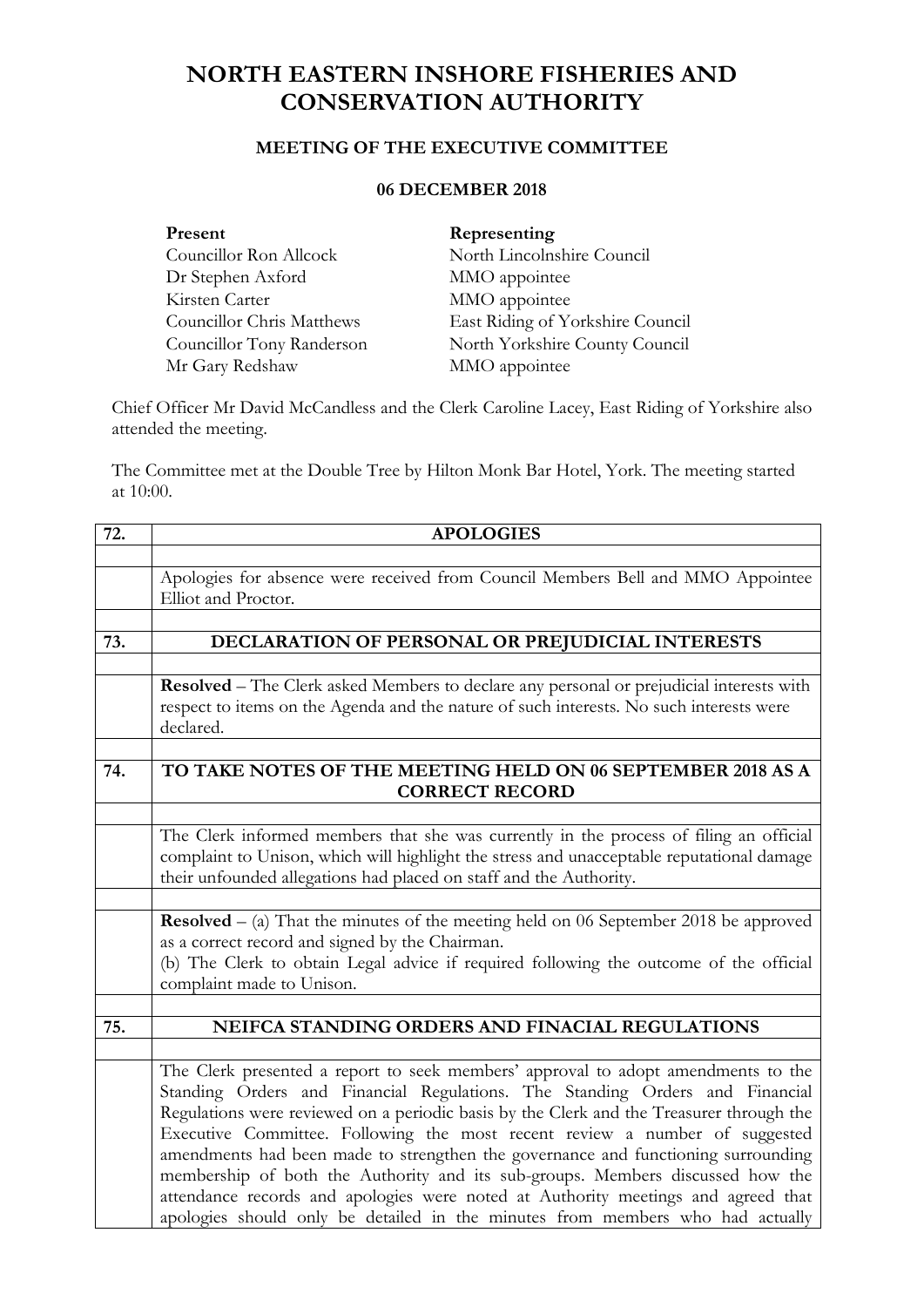|     | provided them by telephone, email etc prior to the meeting.                                                                                                                                                                                                                                                                                                                                                                                                                                                                                                                                                                                                                                                                                                                                                                                                                                                                                                                                                                                                                                                                                                                                                                                                                                                                                                                                                                                                                                                                                                                                                   |  |
|-----|---------------------------------------------------------------------------------------------------------------------------------------------------------------------------------------------------------------------------------------------------------------------------------------------------------------------------------------------------------------------------------------------------------------------------------------------------------------------------------------------------------------------------------------------------------------------------------------------------------------------------------------------------------------------------------------------------------------------------------------------------------------------------------------------------------------------------------------------------------------------------------------------------------------------------------------------------------------------------------------------------------------------------------------------------------------------------------------------------------------------------------------------------------------------------------------------------------------------------------------------------------------------------------------------------------------------------------------------------------------------------------------------------------------------------------------------------------------------------------------------------------------------------------------------------------------------------------------------------------------|--|
|     | <b>Resolved</b> $-$ (a) Members noted the report.<br>(b) The amendments to the Standing Orders and Financial Regulations were approved<br>and adopted.<br>(c) That Apologies are only detailed within the Authority meeting minutes from members<br>who sent their actual apologies prior to the meeting date, non-attendance would not<br>automatically be noted as an apology for the meeting.                                                                                                                                                                                                                                                                                                                                                                                                                                                                                                                                                                                                                                                                                                                                                                                                                                                                                                                                                                                                                                                                                                                                                                                                              |  |
| 76. | REPLACEMENT PATROL VESSEL PROJECT UPDATE                                                                                                                                                                                                                                                                                                                                                                                                                                                                                                                                                                                                                                                                                                                                                                                                                                                                                                                                                                                                                                                                                                                                                                                                                                                                                                                                                                                                                                                                                                                                                                      |  |
|     | The Chief Officer presented a report to update members on progress with the project to<br>replace the Authority's main patrol vessel.                                                                                                                                                                                                                                                                                                                                                                                                                                                                                                                                                                                                                                                                                                                                                                                                                                                                                                                                                                                                                                                                                                                                                                                                                                                                                                                                                                                                                                                                         |  |
|     | <b>Resolved</b> $-$ (a) Members noted the report.                                                                                                                                                                                                                                                                                                                                                                                                                                                                                                                                                                                                                                                                                                                                                                                                                                                                                                                                                                                                                                                                                                                                                                                                                                                                                                                                                                                                                                                                                                                                                             |  |
| 77. | <b>EXCLUSION OF THE PUBLIC</b>                                                                                                                                                                                                                                                                                                                                                                                                                                                                                                                                                                                                                                                                                                                                                                                                                                                                                                                                                                                                                                                                                                                                                                                                                                                                                                                                                                                                                                                                                                                                                                                |  |
|     | That the public be excluded from the meeting for consideration of the following item<br>(Minutes 77) on the grounds that it involves the likely disclosure of exempt information<br>defined in Paragraphs 8 and 9 of part 1 of Schedule 12A of the Local Government Act<br>1972.                                                                                                                                                                                                                                                                                                                                                                                                                                                                                                                                                                                                                                                                                                                                                                                                                                                                                                                                                                                                                                                                                                                                                                                                                                                                                                                              |  |
|     | Resolved - that the public be excluded from the meeting for consideration of the<br>following item (minutes 78).                                                                                                                                                                                                                                                                                                                                                                                                                                                                                                                                                                                                                                                                                                                                                                                                                                                                                                                                                                                                                                                                                                                                                                                                                                                                                                                                                                                                                                                                                              |  |
| 78. | NEIFCA STAFFING & OPERATIONAL POLICIES UPDATE                                                                                                                                                                                                                                                                                                                                                                                                                                                                                                                                                                                                                                                                                                                                                                                                                                                                                                                                                                                                                                                                                                                                                                                                                                                                                                                                                                                                                                                                                                                                                                 |  |
|     | The Chief Officer presented a report to update members on the implementation of three<br>staffing policies, considered at the last meeting of the Executive Committee held on 6<br>September 2018 and to seek endorsement for the commencement of a wider<br>organisational review. At the last meeting of the Executive Committee held on 6<br>September 2018, prior to endorsing the proposed Salary Supplement Policy, members<br>requested that further information be provided on the extent of the potential salary gap<br>between key Authority posts and equivalent external posts. Some members voiced<br>concern regarding the potential divisive nature of the policy. Although no representation<br>was received from the Trade Union organisations on the proposed Salary Supplement<br>Policy it was recommended that the policy was not taken forward for the reasons<br>expressed previously by members. It was recommended, however, that members support<br>the commencement of a wider organisational review to examine the operational structure<br>of the Authority and the roles, duties and responsibilities of the post holders within it.<br>Such a review would include a comprehensive assessment of all associated pay scales<br>including comparisons with other IFCAs and equivalent employers. It was proposed that<br>such a review would be led by the Chief Officer. Members supported the commencement<br>of a wider organisational review, and requested that a report is brought to a special<br>meeting of the Executive Committee prior to the June Authority meeting. |  |
|     | <b>Resolved</b> $-$ (a) That members note the report and update<br>(b) That the Salary Supplement Policy is not implemented.<br>(c) That members endorse the commencement of a wider organisational review to be led<br>by the Chief Officer in consultation with the Chair, Clerk and Human Resources.<br>(d) That upon completion of the review members consider any recommendations.<br>(e) The Chief Officer presents a report on the Organisational Review to a special meeting<br>of the Executive Committee prior to the June Authority meeting.                                                                                                                                                                                                                                                                                                                                                                                                                                                                                                                                                                                                                                                                                                                                                                                                                                                                                                                                                                                                                                                       |  |
|     |                                                                                                                                                                                                                                                                                                                                                                                                                                                                                                                                                                                                                                                                                                                                                                                                                                                                                                                                                                                                                                                                                                                                                                                                                                                                                                                                                                                                                                                                                                                                                                                                               |  |